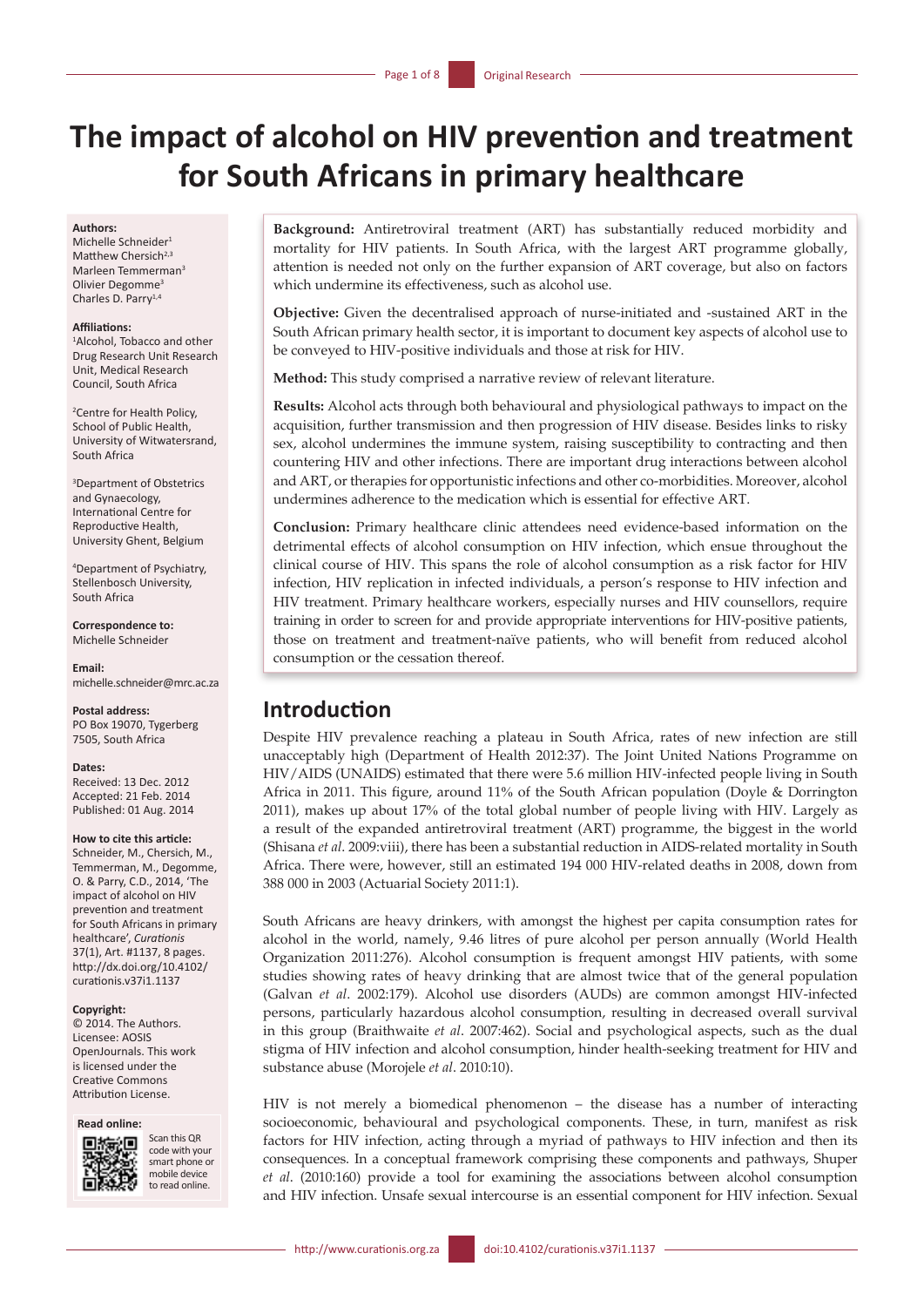transmission of HIV is contingent upon factors such as early sexual debut, the choice of sexual partner, frequency and type of sexual intercourse, the occurrence of sexual violence as well as the number and sequencing of sexual partners (Mah & Halperin 2010:16; Morojele *et al*. 2009:217; Shisana *et al*. 2009:39). There is considerable interaction between each of the above factors and alcohol use.

With ART, as with HIV prevention, cognisance needs to be taken of individual behaviours, as well as the social and structural forces that negate treatment outcomes. This is especially pertinent in the resource-poor South African public health sector (Delva, Pretorius & Temmerman 2009:638).

Pandrea *et al*. (2010) examine the role of alcohol within the natural history of HIV infection, providing a useful framework for analysis. Alcohol consumption can be conceptualised as a pivot around which revolve four domains of the HIV epidemic (Pandrea *et al*. 2010:204). Each domain, with its specific topography and information, constitutes the roadmap needed to traverse this challenging health landscape. In the first, alcohol is linked with HIV acquisition. This encompasses the initial HIV infection, but also possible re-infection. HIV replication in the host, along with the host's immune response, constitute the second and third domain, respectively. A fourth domain is ART and HIV care services, including access to care, HIV testing and counselling, the pharmacology of treatment drugs and adherence to medication. Alcohol consumption impacts negatively on all four domains, which are interlinked. This article discusses each domain, then sums up the key alcoholrelated information that health workers need to be aware of in order to discuss this information with patients receiving ART. The article draws on a narrative review of evidence on alcohol-HIV interactions, wherever possible citing systematic reviews on the topic, or empirical evidence where these are not available.

# **Domain I: Alcohol as a risk factor for HIV transmission**

A systematic review and meta-analysis of randomised studies by Rehm *et al*. (2012:51) found that alcohol use was an independent risk factor for the intention to engage in unprotected sex. They noted that an increase in blood alcohol content of 0.1 mg/mL leads to a 2.9% increase (95% CI =  $2.0\%$  –  $3.9\%$ ) in the likelihood of engaging in unprotected sex. Empirical studies demonstrate how HIV and alcohol interconnect and how these interactions amplify negative health outcomes. For example, a study at a sexually-transmitted infection (STI) clinic in Cape Town (Simbayi *et al*. 2004:434) showed alcohol to be a major risk factor for STIs, with heavy drinking being linked with condom failure, a higher number of sexual partners and more STIs.

A meta-analysis by Baliunas *et al*. (2010:162) concluded that alcohol consumption is associated with a 77% higher risk of incident HIV infection. Those drinking alcohol prior to, or

at the time of, sexual relations were at an 87% increased risk of infection. For binge drinkers, the risk of HIV acquisition was twice that of non-binge drinkers. Another meta-analysis also demonstrated that alcohol use was associated with HIV infection in Africa (Fisher, Bang & Kapiga 2007:856). The pooled unadjusted odds ratio from 20 studies was 1.7  $(95\% \text{ CI} = 1.5 - 2.0).$ 

For drinkers, it is the quantity of alcohol per occasion, rather than the frequency of drinking, that predicts sexual risk-taking (Kalichman *et al*. 2007:146). The greater the quantity of alcohol consumed, the more likely the sexual risk behaviour. There are also gender differences with regard to alcohol use and sexual risks. Oftentimes, men drink and engage in higher-risk behaviour, whilst women's risks may be associated with their male sex partners' drinking. In the behavioural sphere, alcohol, besides its relationships with unprotected sex and other sexual risk behaviours, is linked to interpersonal violence, which can further increase HIV transmission (Schneider *et al*. 2007:665).

# **Domain II: HIV replication and Domain III: The immune system response**

Clinical and experimental evidence demonstrate that both chronic and acute alcohol use impact negatively on the functioning of the human immune system (Molina *et al*. 2010). This impact is bi-directional, with alcohol both stimulating and reducing the host's immune response. In an HIV-infected patient, alcohol may increase inflammation and immune response, thus raising the pool of HIV target cells at key transmission sites and throughout the body. This heightens HIV infectivity, for example, alcohol consumption may raise viral concentration in the semen and in the vagina, thereby enhancing the chances of onward HIV transmission (Pandrea *et al*. 2010:204). Even moderate alcohol ingestion enhances HIV replication in peripheral blood mononuclear cells in culture (Bagasra *et al*. 1996:550). By impacting on individual components of the immune system, however, alcohol consumption also suppresses the immune response, weakening the patient's defences against HIV infection and opportunistic infections (both in resistance to them and in recovery from infection) (Pandrea *et al*. 2010:206).

Evidence that alcohol use hastens the progression of HIV disease is not conclusive (Baum *et al*. 2010:511). However, amongst those with HIV infection, the presence of alcohol use disorders was associated with increased plasma viral loads in five studies and decreased CD4 counts in four studies (Azar *et al*. 2010:185). For persons receiving ART, frequent alcohol use ( $\geq 2$  drinks/day) resulted in a nearly three times higher risk of CD4 cell count decline to  $\leq 200/\mu L$ compared with moderate alcohol use and abstention in one study (Baum *et al*. 2010:514). Moderate alcohol use (< 1 drink/day over 6 months) did not, however, increase rate of CD4 decline to  $\leq 200/\mu L$  compared with abstainers. For ART-naïve HIV-positive persons, frequent alcohol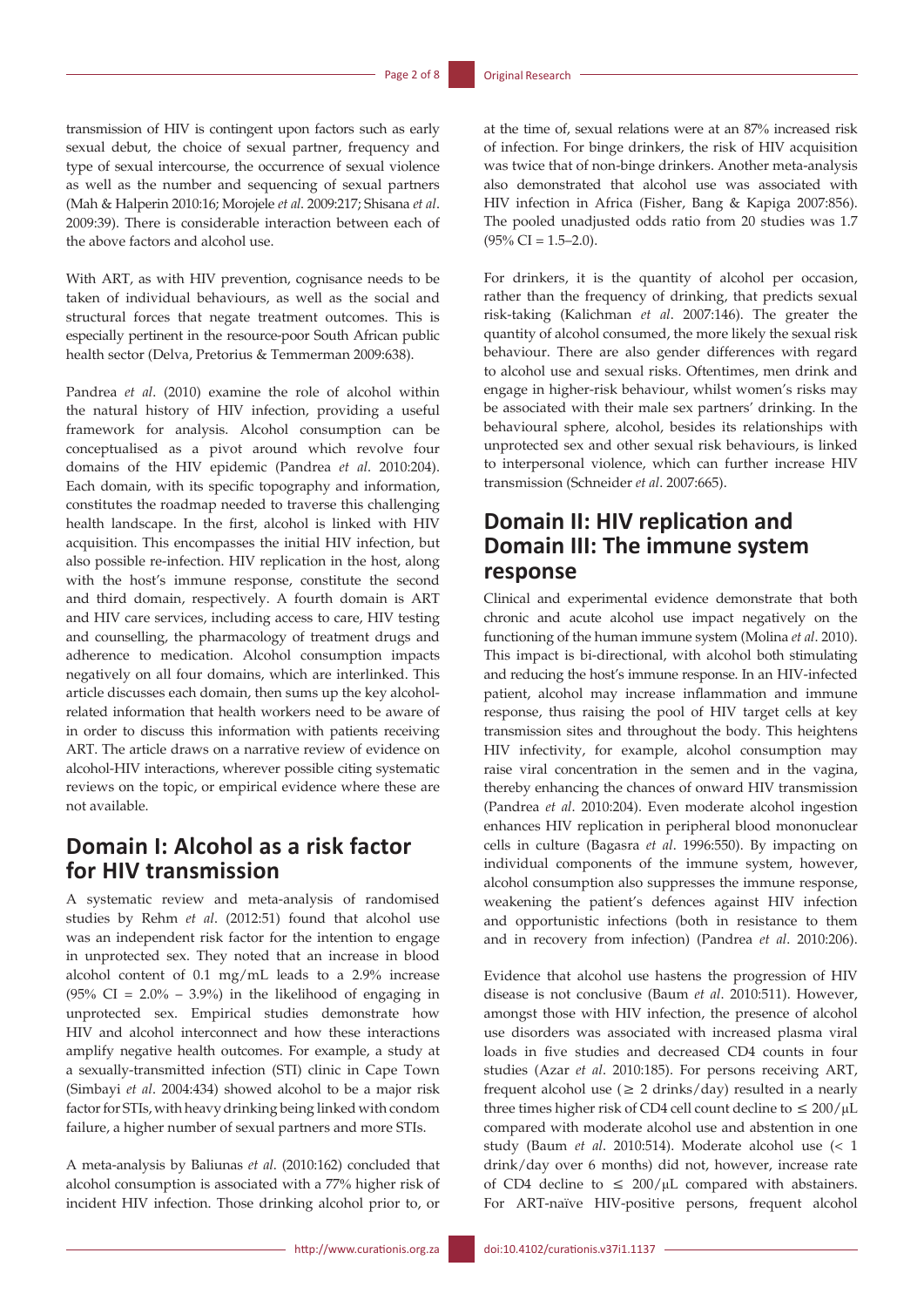use also increased their risk for CD4 decline to  $\leq 200/\mu L$ . Furthermore (Baum *et al*. 2010:511) reported that CD4 decline was faster in frequent alcohol users who were not receiving ART than in those who were. Not all findings on the effects of alcohol on disease progression are consistent, however. A longitudinal study of American women with HIV by [Ghebremichael](http://www.ncbi.nlm.nih.gov/pubmed?term=%22Ghebremichael M%22%5BAuthor%5D) *et al*. (2009:834) found no association between alcohol consumption and CD4 cell count, whether or not the participants were receiving ART.

### **Domain IV: HIV treatment and care**

The Annual Performance Plan 2012/13–2014/15 of the Department of Health states that the total number of patients receiving ART in 2009 was 1.1 million and the target for 2014 is 2.5 million (Advocacy Aid 2012). Adam and Johnson (2009:661) estimated that of those South Africans receiving ART, almost 80% receive treatment in the public sector. This is notable, given that 79% of medical doctors work in the private sector in the country (Lawn & Kinney 2009:4). Notwithstanding the expansion of ART coverage, there remains a considerable unmet demand for ART, especially with the raising of the threshold for eligibility for ART from 200 CD4 cells/μL to 350 cells/μL (Colvin *et al*. 2010:210; Health Systems Trust 2011:1).

To facilitate treatment scale-up in the public sector, ART service delivery was decentralised in 2010, with the introduction of nurse-initiated ART as a strategy to secure the sustainability of services in the long run (Colvin *et al*. 2010:210). In April 2012, there were 10 000 nurses certified to initiate ART in South Africa, a massive rise from the 250 in February 2010 (Parliamentary Monitoring Group 2012). A randomised trial in urban clinics of Johannesburg and Cape Town demonstrated that nurse-managed ART was not inferior to doctor-managed ART (Sanne *et al*. 2010:33). Both groups had similar outcomes of viral suppression, adherence, toxicity and death. Moreover, nurses at primary care level are well placed to deal with the intersecting epidemics of HIV and alcohol abuse, ensuring effective treatment and patient management.

Nurse-led ART and related interventions can also address the dual stigma surrounding HIV and alcohol use (Nyasulu *et al*. 2012:235). Stigma surrounding HIV and alcohol consumption may manifest in several ways: people may delay testing for HIV if they have a drinking problem or may not attend scheduled follow-up visits if inebriated or recovering from recent alcohol use. Also, patients who abuse alcohol and suspect they may be HIV-positive may elect not to attend HIV clinics based on the mistaken belief that ART will be withheld because of their alcohol consumption. In one study, men reported self-imposed delays in ART enrolment as a result of alcohol use (Fitzgerald, Collumbien & Hosegood 2010:355). Alcohol consumption reduces ART efficacy through several mechanisms. Besides impacting on adherence to ARV drugs, effects include adverse drug reactions (ADRs), drug–drug interactions, direct liver toxicity and other physiological and biological aberrations,

with the result that ARVs are processed improperly, with diminished effectiveness. Also, it is important that ART is taken correctly, as this reduces further HIV transmission by reducing levels of infectivity.

### **Adherence to antiretroviral medication**

ART works suboptimally in a non-adherent patient; resistance to antiretroviral (ARV) drugs can develop, HIV viral load increases and CD4 counts decline, with concomitant poor health (NAM 2009). Furthermore, extended treatment interruptions have a greater impact on treatment failure than occasional missed ARV doses (Kalichman *et al*. 2012a:512). Substantial and consistent associations have been found between alcohol use and ARV non-adherence. Alcohol drinkers are up to 50% – 60% less likely to be classified as adherent to HIV medications, compared with abstainers. The largest effect was for problem drinkers, who were 47% less likely to be adherent compared with those who drank relatively less (Hendershot *et al*. 2009:180). A finding by Braithwaite *et al*. (2008:1651), which is of relevance to HIV-positive individuals, is that hazardous episodic drinking rather than high average daily drinking was associated with non-adherence.

Drinking alcohol impacts on cognitive functioning, leading to missed doses of drugs. However, a study by Sankar *et al*. (2007:195) demonstrated non-compliance with ARV medication as being not the result of being inebriated, but rather a deliberate decision not to drink alcohol and take ARV medication simultaneously. A prospective study in the United States found a positive relationship between the belief that mixing alcohol and ART is toxic (interactive toxicity beliefs) and intentional non-adherence. During drinking episodes, people thus often intentionally interrupt ART based on these beliefs (Kalichman *et al*. 2012b:399).

### **Adverse drug reactions**

An ADR caused by alcohol is defined as the clinical consequence of alcohol intake before, concomitant with or immediately after taking ARV drugs. Both alcohol and ARVs are metabolised by CYP450 enzymes. ARVs may inhibit or induce the enzymes within this system. The non-nucleoside reverse transcriptase inhibitor (NNRTI), efavirenz, for example, induces these enzymes. This hastens the drugclearing processes in the liver and other organs, such as the stomach. This may cause HIV drugs to be cleared too quickly, undermining their effectiveness and facilitating viral resistance. It should be noted that not just HIV drugs, but several other medications may be cleared faster. On the other hand, some protease inhibitor drugs (PIs), particularly ritonavir, inhibit CYP450 enzyme function (BioPortfolio 2010). This slows down how the liver clears medications, leading to higher concentrations of these medications, which often reach toxic levels (Potochnic 2002).

The pattern of alcohol consumption plays a role here too, determining the effect on liver enzymes. Acute ingestion of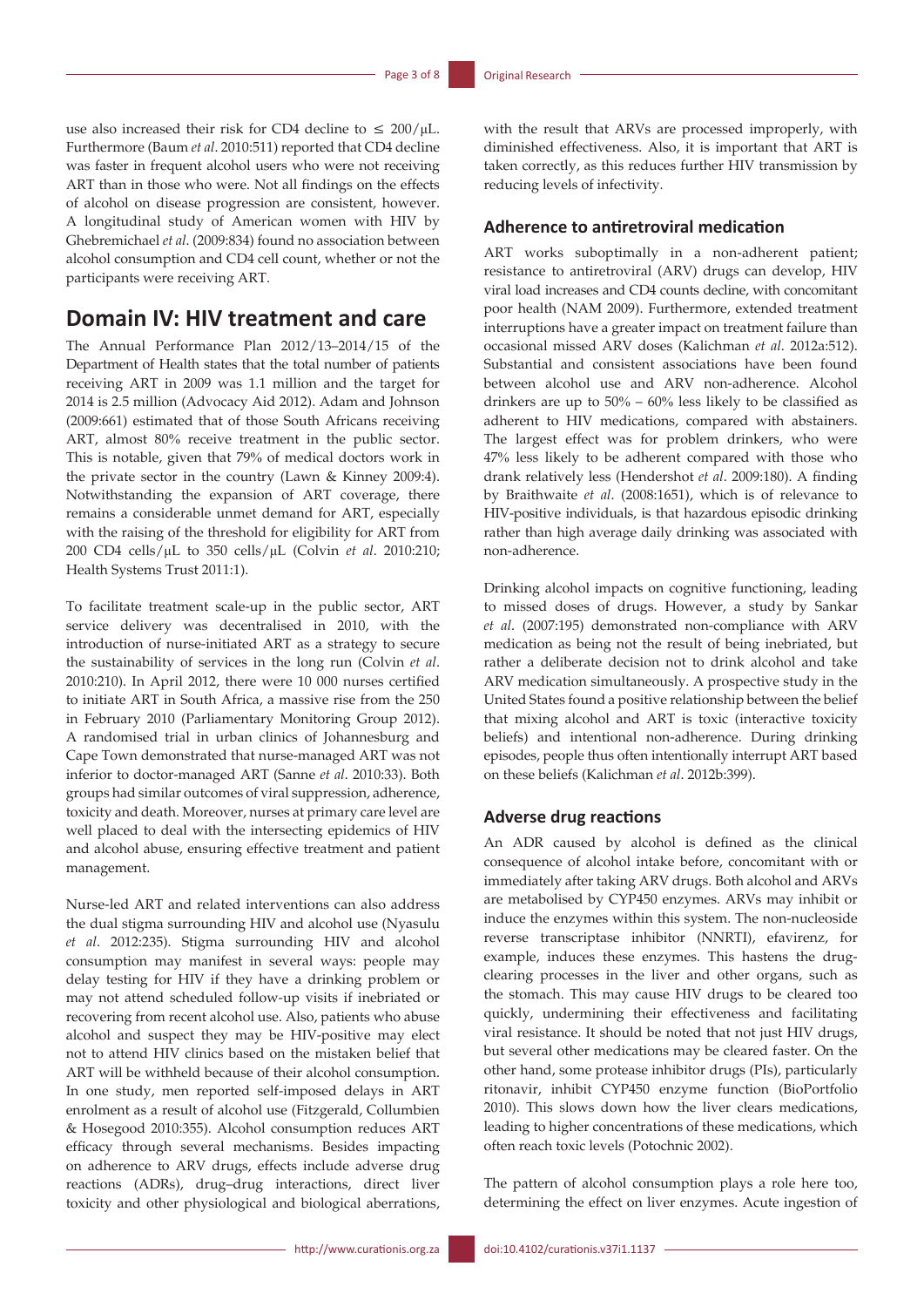alcohol with ART results in the inhibition of the liver enzymes (CYP2E1 and 3A4). However, chronic alcohol ingestion leads to enzyme induction, which may result in subtherapeutic levels of PIs and NNRTIs (Pujol 2003).

### **Organ damage: The liver**

Alcohol use, in particular hazardous drinking, can lead to liver pathology (Szabo & Mandrekar 2010). Similarly, some ARV drugs, used over an extended period, may induce liver damage. The liver metabolises both alcohol and ARVs; and a diseased liver can process neither effectively. Hepatitis viruses and alcohol act synergistically, hastening the progression of liver disease (Neuman *et al*. 2012:4).

Wyles and Gerber (2005:181) conclude that liver dysfunction has a considerable impact on PI metabolism, but, on the whole, processing of NNRTIs and nucleoside reverse transcriptase inhibitors (NRTIs) are affected minimally. Liver toxicity is a common side effect with the use of nevirapine or lopinavir/ ritonavir. Liver problems only occur rarely with efavirenz. The altered drug metabolism in people with liver damage can be managed by adjusting drug doses (Highleyman 2005).

The South African Medicines Formulary (Rossiter 2012) suggests prescribing stavudine or lopinavir/ritinovir with caution in patients with a history of hepatic disease. For lamivudine and nevirapine, the caution is liver impairment, whilst for didanosine, the caution is alcoholism. People taking the latter drug should avoid all kinds of drinking, because of the potential for increased risk of pancreatitis (Manfredi & Calza 2008:99).

### **Co-morbid conditions and effects on other systems**

Alcohol also has the potential to impact negatively on medicines used to treat HIV-related opportunistic infections, specifically those for treating tuberculosis (TB), hepatitis B virus and hepatitis C (Neuman, Monteiro & Rehm 2006:1395). For example, alcohol reduces the efficacy of rifampicin, which is used to treat HIV/TB co-infection (Moreno *et al*. 2001:1185). ARVs, furthermore, counteract some pharmacotherapies to treat alcoholism, for example, lopinavir and/or ritonavir is contraindicated with the use of disulfiram (Cvetkovic & Goa 2003:769).

Some ARVs raise blood lipids levels (such as cholesterol and triglycerides) and heavy alcohol consumption may exacerbate this (Míguez-Burbano, Lewis & Malow 2009b:176). Resulting dyslipidaemias enhance risk for cardiovascular disease, which is also associated with alcohol use. Also, peripheral neuropathies from dideoxyinosine (LeLacheur & Simon 1991:538) may be worsened by the neurotoxic effects of alcohol.

#### **Alcohol use for persons living with HIV**

There are differing views regarding whether moderate use of alcohol is harmful for persons living with HIV (PLWH),

although there is widespread lay and medical professional agreement that use of alcohol and HIV treatment do not mix well (Kalichman *et al*. 2009:449). Bryant (2006:1465), for example, states that current research supports the conclusion that 'perhaps no level of alcohol consumption is "safe" once individuals are infected with HIV'. On the other hand, a British publication maintains that there is no evidence that moderate alcohol consumption is harmful for HIV-infected people (Carter 2011). Alcohol consumption may help allay anxiety and the moderate consumption of alcohol may serve as a coping mechanism for individuals struggling to come to terms with the disease. Furthermore, certain alcoholic beverages such as red wine are considered to have health benefits. A glass of wine can serve as an appetite stimulant, which may benefit some HIV-positive individuals with appetite loss. Conigliaro *et al*. (2006:S1) state that the quantity and frequency of alcohol consumption that constitutes a measurable harm for HIV patients has not yet been established, but is likely to be less than that recommended for the general population. Ellison (2002:6) observes that, unlike other populations, it has not been demonstrated that alcohol has beneficial health effects for HIV-positive people. Notably, in HIV-infected individuals, the threshold level of cognitive impairment that affected non-adherence occurred at moderate, not at high, levels of alcohol consumption. This lower tolerance level results from the effect of the virus, ART and, possibly, ageing (Braithwaite *et al*. 2008:1651). Importantly, it is ill-advised for an individual to reduce or suddenly discontinue alcohol consumption after a long period of excessive intake as this might precipitate alcohol withdrawal syndrome.

Of note, eliciting information from HIV patients about their alcohol consumption is important, as alcohol abuse or dependence, even in the past, may be an important determinant of the best HIV treatment approach for a patient (Conigliaro *et al*. 2006:S2). For people with HIV infection, not only the amount of alcohol consumed and the patterns of alcohol use are relevant to HIV disease progression, but also perhaps the type of liquor consumed (Míguez-Burbano *et al*. 2009a:366). Patients who drank spirits that included gin, vodka and whiskey, as opposed to consuming wine and beer, had poorer viro-immune outcomes of ART.

# **Discussion**

Heavy, chronic alcohol consumption alters the physiology and biology of every cell in the human body, including the immune system. Despite the well-documented negative effects of alcohol, legislating commensurate alcohol regulation has proven difficult due to powerful economic and social counterforces in play, particularly in South Africa (Parry 2010:1340). Effective interventions to counter the adverse health outcomes of alcohol use are, of necessity, intersectoral and multilevel. The health sector primarily deals with the fallout from hazardous and harmful alcohol use. Most interventions that could target the nexus of alcohol use and unsafe sex lie outside the health sphere. These interventions have been described widely, are considered to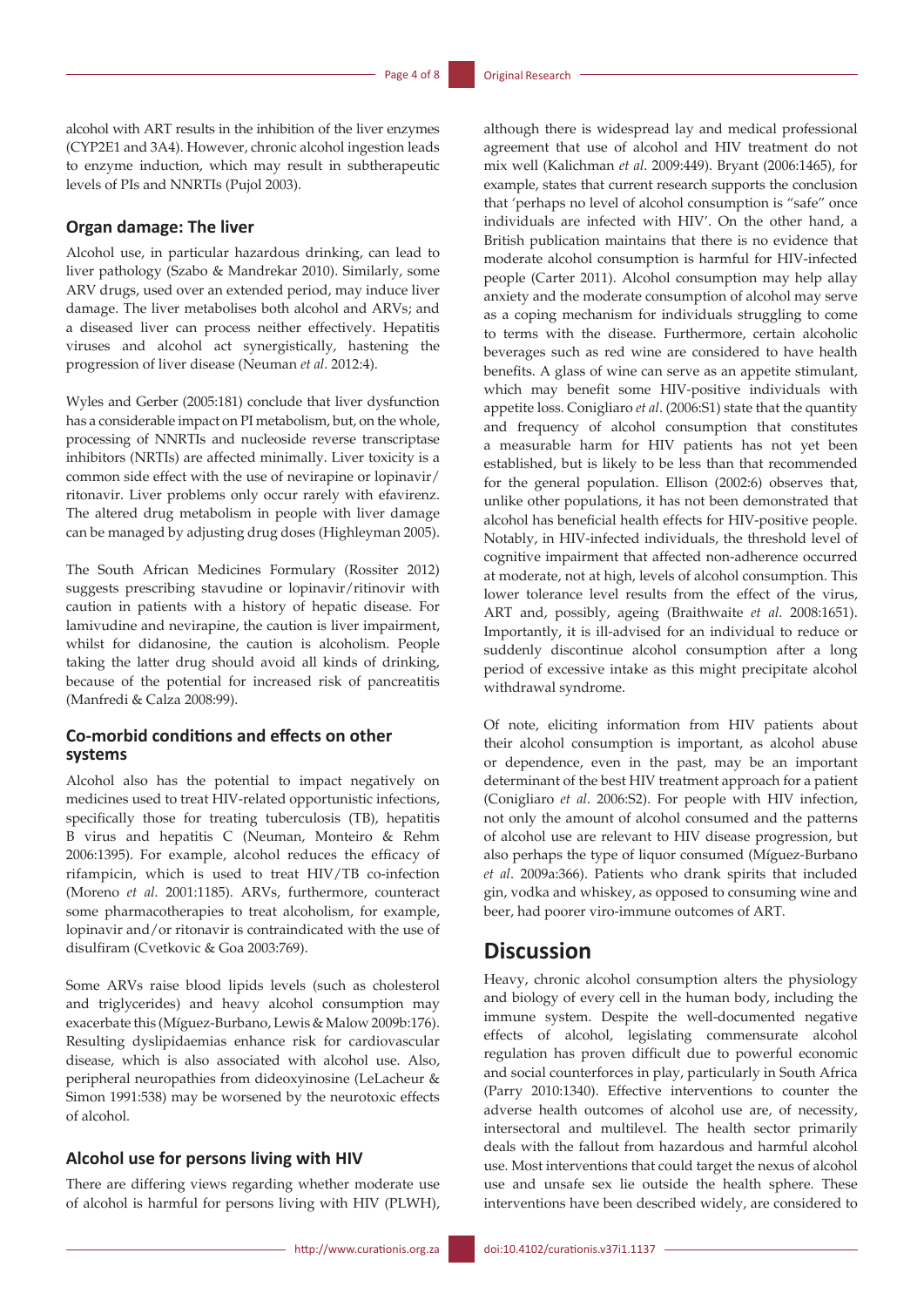be effective and need to be applied as a matter of urgency (Parry, Rehm & Morojele 2010:86).

In the health sector, alcohol consumption is considered a modifiable health risk, amenable to screening and interventions. Alcohol use varies considerably amongst drinkers and can be categorised by the number of drinks consumed; or whether someone is a binge drinker or not; or by the impact of alcohol consumption on health in terms of responsible, hazardous or harmful use. The National Institute on Alcohol Abuse (NIAAA) defines moderate drinking as no more than four drinks on any single day and under 14 drinks per week for men. For women, the recommendation is no more than three drinks on any single day and less than seven drinks per week (NIAAA 2012a). Hazardous drinking is defined as drinking above these recommended limits and increases one's vulnerability to illness, injury, and social or legal problems (NIAAA 2012b).

The AUDIT tool screens for people who will benefit from reducing or ceasing to drink alcohol (Babor *et al*. 2001:4). This tool is used, commonly, to identify the severity of alcohol problems. It is designed for use in primary healthcare settings, with HIV counsellors and nurses considered to be appropriate screening personnel (Babor *et al*. 2001:9). The AUDIT comprises 10 questions, which are then scored. Based on these scores, patients are stratified from low-risk alcohol consumption to alcohol dependency (Babor *et al*. 2001:19). Low-risk drinkers with an AUDIT score of 0 to 7 require only alcohol education; a score of 8 to 15 necessitates simple advice given to reduce hazardous drinking; scores from 16 to 19 suggest harmful drinking and should prompt provision of counselling with Brief Interventions, as well as continued monitoring; and, finally, a score of 20 or more requires referral to a specialist for full diagnostic evaluation and treatment for alcohol dependence (Babor *et al*. 2001:20). In addition, past alcohol use, as determined from the final two questions of the AUDIT, indicates a need for monitoring, despite the fact that these patients do not currently consume alcohol (Babor *et al*. 2001:19). Furthermore, these guidelines should be considered together with clinical judgement of the patient's HIV disease stage, family history of alcohol problems and the perceived honesty of the patient in responding to the AUDIT questions (Babor *et al*. 2001:20).

Brief Interventions are effective for addressing hazardous and harmful drinking, as are more specialised addiction services for those with alcohol dependence (Kaner *et al*. 2009:301). Typically, Brief Interventions entail one to four short one-on-one counselling sessions. These interventions are delivered via a specific technique of interviewing, namely, motivational interviewing. Patients are encouraged to think about making changes relating to their alcohol consumption behaviours. At a minimum, it seeks to equip them with skills to apply in consuming alcoholic beverages in a safer way.

Two studies demonstrated the effectiveness of group interventions in resource-scarce settings. One by Wechsberg *et al*. (2008:130) utilised a brief behavioural intervention

for a group of high-risk women in the Cape Province, to address HIV issues, substance use and risky sexual practices. Another, by Papas *et al*. (2010:669), applied a cognitive behavioural method to reduce alcohol use amongst HIVinfected outpatients in Kenya.

A key problem for South African health workers at the interface of the dual HIV and alcohol epidemics is the lack of integration of addiction centres and HIV clinics within primary facilities (Parry *et al*. 2010:90). Information on where to refer patients with identified alcohol abuse problems is often unavailable at primary care level. Conversely, staff working at drug and alcohol treatment centres should include HIV prevention, treatment and onward referrals in their scope of work.

Patients with alcohol problems also require screening for alcohol-related HIV risk. This includes ascertaining drinking patterns around sexual intercourse and correct condom usage, as well as choice and number of sexual partners when drinking. Parry *et al*. (2010:90) suggest staff need to be cross-trained in HIV and alcohol problems in order to ensure sufficient capacity. A hospital-based study in HIV care centres in New York City also found that health providers routinely implemented more alcohol intervention components if they had greater exposure to information on the effect of alcohol on HIV (Strauss *et al*. 2009:211). A study by Korthuis *et al*. (2008:301), looking at HIV-infected American adults, found that patient-provider discussions on substance use led to increased utilisation of addiction services. Treatment for substance abuse is linked to reduced HIV-risk behaviour and improved HIV prognosis (increased ARV drug adherence in men, decreased hospitalisation and increased receipt of primary care) (Korthuis *et al*. 2008:295).

Other studies had less assuring findings. Bryant (2006:1486) found that American medical care providers are often uninformed about the interactions of alcohol with HIV progression and treatment, hence do not take this into account when making clinical decisions. A qualitative study of a general patient population in America noted that many providers were uncomfortable about or avoided discussing substance abuse with patients, or gave vague limited advice (McCormick *et al*. 2006:966). A later study in American HIV clinics (Korthuis *et al*. 2011:841) found that the quality of patient-provider communication was worse for HIVinfected patients with unhealthy alcohol use, compared with non-users. Similarly, a cohort study amongst HIVpositive American veterans (Conigliaro *et al*. 2003:523) demonstrated that health providers usually missed alcohol problems in patients with less severe HIV staging or those lacking evidence of liver disease.

Encouragingly, a South African study in 2005–2006 (Morojele *et al*. 2010:1) showed that, contrary to expectations, many HIV care and treatment programmes already consider the role of alcohol consumption and HIV in their approach to treatment. However, lack of resources, information and skills hamper the management of HIV clients with harmful drinking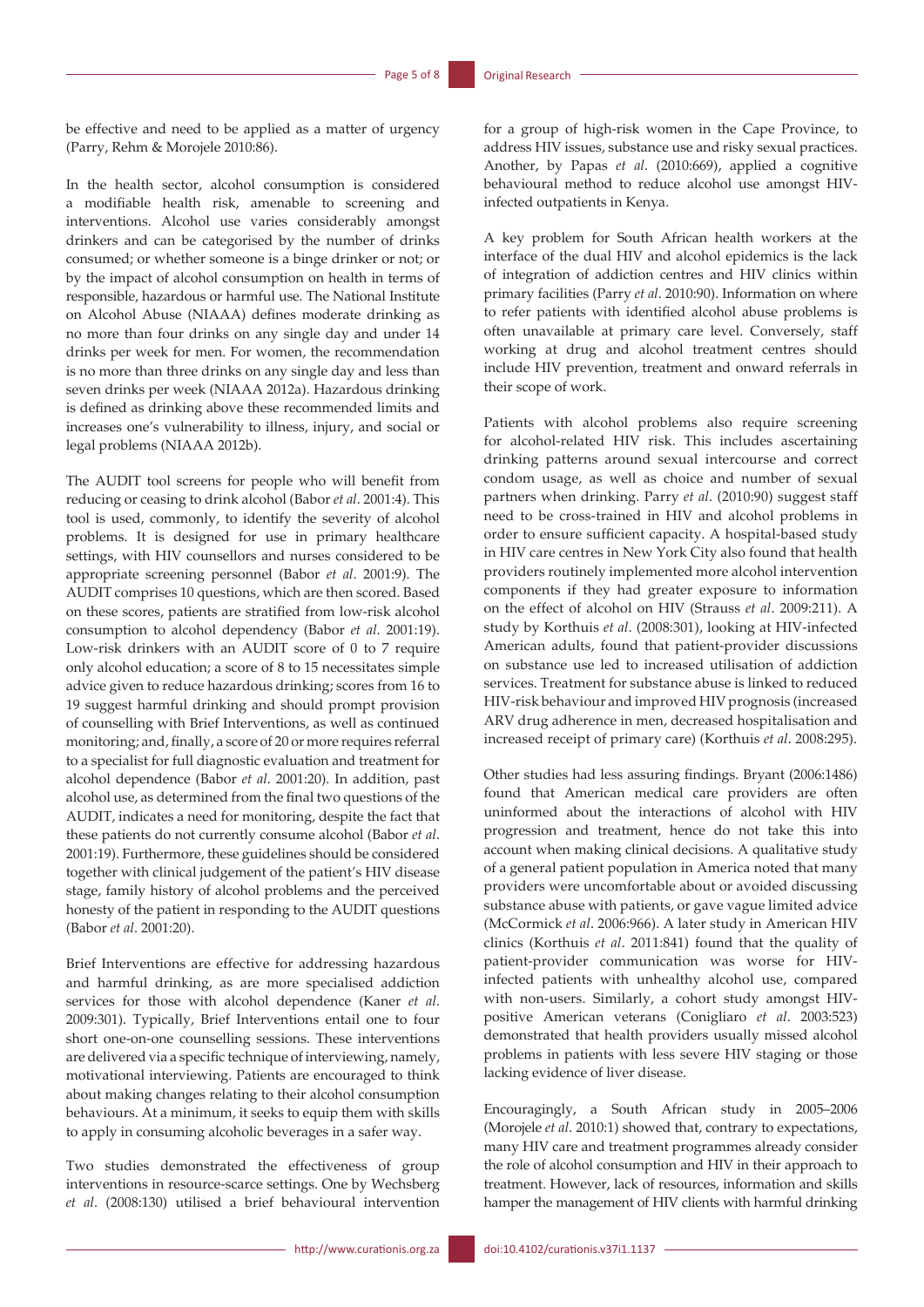practices. Given the scaling up of the ART rollout, with the twin goals of both high ART coverage and optimal treatment outcomes (Kapp 2009), ineffective ART management at primary healthcare level would be counterproductive in terms of health outcomes, wasted resources and the adverse effects on staff morale. Allocation of resources in South Africa for the additional training of nurses to deal with substance abuse amongst HIV-infected people attending HIV, STI and TB clinics warrants very high priority.

### **Recommendations for patient care**

To minimise the development of hepatic toxicity and retard HIV disease progression, health providers should offer alcohol screening and counselling to HIV-infected patients, as part of routine patient care (Parry *et al*. 2010:91). A minimum requirement is that health workers broach the subject of alcohol use with HIV-positive patients and encourage alcohol reduction and maintenance of ART. Health workers, particularly at primary care level for HIV, need to make patients aware of the detrimental effects of alcohol consumption. Such discussions, both for treatment-naïve HIV patients and those receiving ART, should encompass alcohol use and sexual risk behaviour. This includes emphasising the juncture between alcohol use and sexual violence, which often involves unsafe sex. Patients need information about the fact that alcohol consumption increases viral replication, that is, higher levels of HIV in the body, leading to accelerated disease progression. Alcohol has a negative effect on the immune system, increasing susceptibility to opportunistic infections.

Patients require information on how alcohol interacts with ARVs and other medications used to treat opportunist infections, such as TB. They should not stop taking their ARVs if they have a binge drinking episode. Stopping and starting ART is not a viable treatment option. Damage caused by ART non-adherence likely outweighs that of alcohol and ARV drug interactions (Kalichman *et al*. 2012b). A conservative recommendation is that alcohol should be avoided altogether, both prior to commencing HIV treatment and, thereafter, once on ART. This is particularly valid for people with viral hepatitis co-infection or who are at risk of liver toxicity from their ART medications. For patients on ART, any alcohol consumption is likely inadvisable. Nonetheless, for HIV-positive patients who consume alcohol and need treatment, ART should be initiated and continued, together with efforts to taper off their drinking.

# **Conclusion**

The issue of scarce resources and structural problems within the health sector in South Africa aside, it is of vital importance for primary healthcare workers to be sensitised to and build knowledge of the interconnectedness of HIV and alcohol use. Nurses need to be trained to provide guidance on the interactions between alcohol consumption and HIV across each domain described above. Furthermore,

these health workers need to confront the psychological barriers patients may have, with dual stigmas from alcohol consumption and HIV infection.

The overall cumulative health burden of HIV will increase even further without proactive and effective efforts to address problem drinking in South Africa. In the absence of such interventions, the prevailing levels of alcohol use will hinder further progress in reducing new HIV infections and will further amplify the overall burden of HIV on society in general and on the healthcare system in particular.

# **Acknowledgements**

The preparation of this manuscript was funded by the US President's Emergency Fund for AIDS Relief (PEPFAR) through the US Centers of Disease Control and Prevention (CDC) (PO S-SF750-06-M-0781). Its contents are solely the responsibility of the authors and do not necessarily represent the official views of CDC or PEPFAR.

We would like to thank Professor Marc Blockman, Division of Pharmacology, University of Cape Town for his comments on the section: Adverse drug reactions.

### **Competing interests**

The authors declare that they have no financial or personal relationship which may have inappropriately influenced them in writing this article.

### **Authors' contributions**

M.S. (Medical Research Council) conceptualised, researched, did literature searches for and wrote the article. M.C. (University of Witwatersrand) and C.P. (Medical Research Council) assisted with the writing of the article, information sources as well as editing, in particular the structuring of the article. M.T. (University Ghent) and O.D. (University Ghent) read the final version and provided edits and comments.

### **References**

- Actuarial Society, 2011, *AIDS Committee Newsletter*, September, viewed 12 March 2012, from aids.actuarialsociety.org.za/.../buildfile.asp?
- Adam, M.A. & Johnson, L.F., 2009, 'Estimation of adult antiretroviral treatment coverage in South Africa', *South African Medical Journal* 99(9), 661–667.
- Advocacy Aid, 2012, *Annual performance plan 2012/13–2014/15*, viewed 10<br>June 2014, from [http://www.advocacyaid.com/index.php/health-care/98-](http://www.advocacyaid.com/index.php/health-care/98-department-of-health-publishes-annual-performance-plan )<br>[department-of-health-publishes-annual-performance-plan](http://www.advocacyaid.com/index.php/health-care/98-department-of-health-publishes-annual-performance-plan )
- Azar, M.M., Springer, S.A., Meyer, J.P. & Altice, F.L., 2010, 'A systematic review of the impact of alcohol use disorders on HIV treatment outcomes, adherence to antiretroviral therapy and health care utilization', *Drug and Alcohol Dependence* 112(3), 178–193.
- Babor, T.F., Higgins-Biddle, J.C., Saunders J.B. & Monteiro, M.G., 2001, AUDIT: The<br>Alcohol Use Disorders Identification Test. Guidelines for use in primary care,<br>WHO/MSD/MSRO1.6a, 2nd edn., Department of Mental Health and
- Bagasra, O., Bachman, S.E., Jew, L., Tawadros, R., Cater, J., Boden, G. *et al*., 1996, 'Increased human immunodeficiency virus type 1 replication in human peripheral<br>blood mononuclear cells induced by ethanol: Potential immunopathogenic<br>mechanisms', Journal of Infectious Diseases 173(3), 550–558. http://dx.d
- Baliunas, D., Rehm, J., Irving, H. & Shuper, P., 2010, 'Alcohol consumption and risk of<br>incident human immunodeficiency virus infection: A meta-analysis', International<br>- Journal of Public Health 55(3), 159–166. http://dx. [0095-x](http://dx.doi.org/10.1007/s00038-009-0095-x)
- Baum, M.K., Rafie, C., Lai, S., Sales, S., Page, J.B. & Campa, A., 2010, 'Alcohol use<br>accelerates HIV disease progression', *AIDS Research and Human Retroviruses*<br>26(5), 511–518.<http://dx.doi.org/10.1089/aid.2009.0211>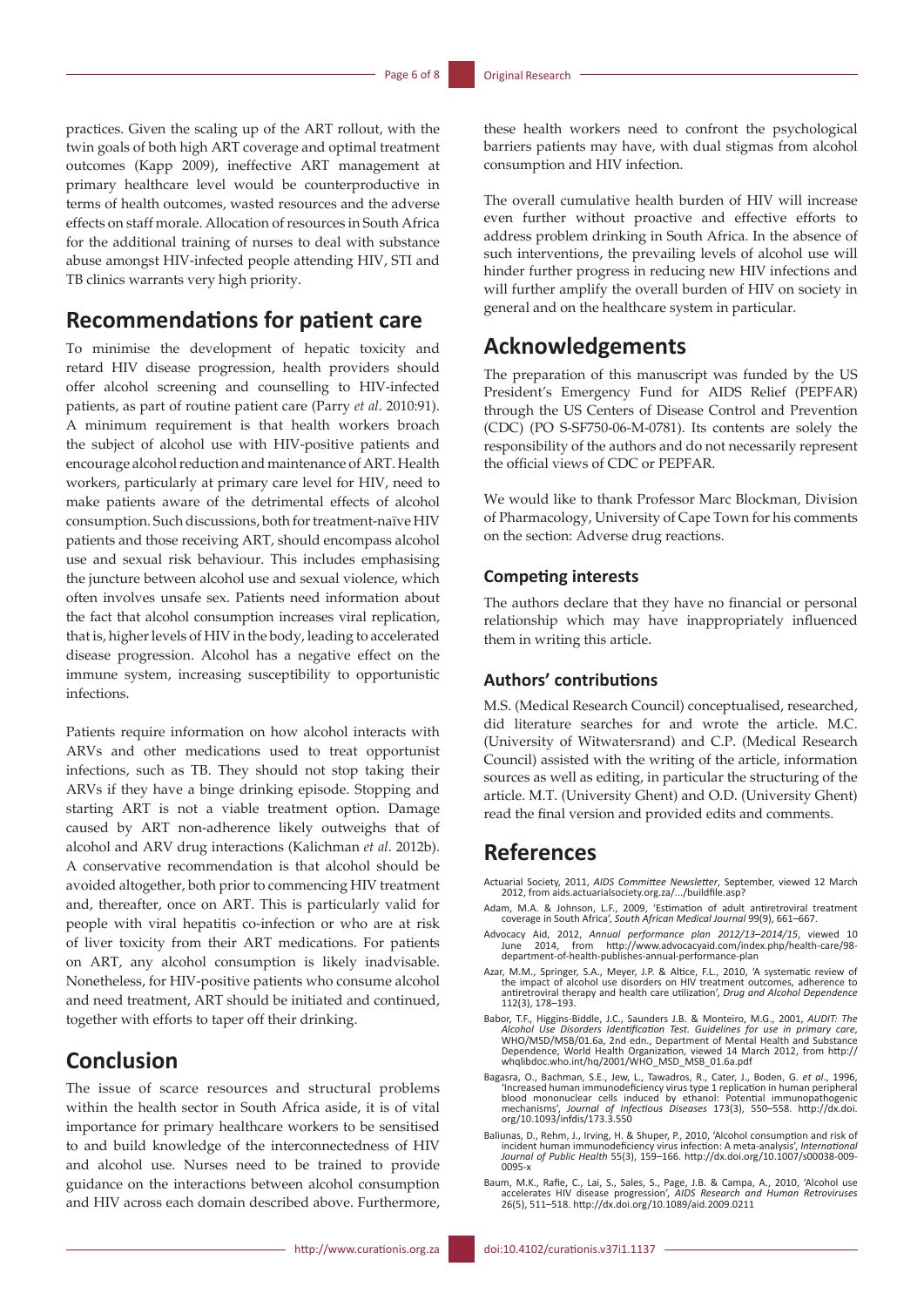- BioPortfolio, 2010, Interaction of alcohol and highly active antiretroviral therapy<br>(HAART) in HIV/AIDS and HIV/AIDS with hepatitis C virus (HCV) co-infection,<br>viewed 12 April 2012, from http://www.bioportfolio.com/resourc [aids.html](http://www.bioportfolio.com/resources/trial/78003/Interaction-Of-Alcohol-And-Highly-Active-Antiretroviral-Therapy-haart-In-Hiv-aids.html)
- Braithwaite, R.S., Conigliaro, J., McGinnis, K.A., Maisto, S.A., Bryant, K. & Justice, A.C., 2008, 'Adjusting alcohol quantity for mean consumption and intoxication threshold improves prediction of nonadherence in HIV pati <http://dx.doi.org/10.1111/j.1530-0277.2008.00732.x>
- Braithwaite, R.S., Conigliaro, J., Roberts, M.S., Shechter, S., Schaefer, A.,<br>McGinnis, K. et al., 2007, Estimating the impact of alcohol consumption<br>on survival for HIV+ individuals. *AIDS Care*, 19(4), 459–466. http://dx [org/10.1080/09540120601095734](http://dx.doi.org/10.1080/09540120601095734)
- Bryant, K.J., 2006, 'Expanding research on the role of alcohol consumption and related risks in the prevention and treatment of HIV/AIDS', *Substance Use & Misuse* 41(10), 1465–1507. <http://dx.doi.org/10.1080/10826080600846250>
- Carter, M., 2011, *Alcohol*, viewed 10 March 2012, from [http://www.aidsmap.com/](http://www.aidsmap.com/Alcohol/page/1045082/ ) [Alcohol/page/1045082/](http://www.aidsmap.com/Alcohol/page/1045082/ )
- Colvin, C.J., Fairall, L., Lewin, S., Georgeu, D., Zwarenstein, M., Bachmann, M.O. *et al*., 2010, 'Expanding access to ART in South Africa: The role of nurse-initiated treatment', *South African Medical Journal* 100(4), 210–212.
- Conigliaro, J., Gordon, A.J., McGinnis, K.A., Rabeneck, L., Justice, A.C.; Veterans Aging Cohort 3-Site Study, 2003, 'How harmful is hazardous alcohol use and abuse in HIV infection: Do health care providers know who is at
- Conigliaro, J., Justice, A.C., Gordon, A.J., [Bryant, K.](http://www.ncbi.nlm.nih.gov/pubmed?term=Bryant K%5BAuthor%5D&cauthor=true&cauthor_uid=16849963); [VACS Alcohol & Behavior Change](http://www.ncbi.nlm.nih.gov/pubmed?term=VACS Alcohol and Behavior Change Research Group%5BCorporate Author%5D) [Research Group](http://www.ncbi.nlm.nih.gov/pubmed?term=VACS Alcohol and Behavior Change Research Group%5BCorporate Author%5D), 2006, 'Role of alcohol in determining human immunodeficiency virus (HIV)-relevant outcomes: A conceptual model to guide the implementation of evidence-based interventions into practice', *Medical Care* 44(8 Suppl 2), S1–S6. <http://dx.doi.org/10.1097/01.mlr.0000223659.36369.cf>
- Cvetkovic, R.S. & Goa, K.L., 2003, 'Lopinavir/ritonavir: A review of its use in the management of HIV infection', *Drugs* 63(8), 769–802. [http://dx.doi.](http://dx.doi.org/10.2165/00003495-200363080-00004) [org/10.2165/00003495-200363080-00004](http://dx.doi.org/10.2165/00003495-200363080-00004)
- Delva, W., Pretorius, C. & Temmerman M., 2009, 'Is scaling up enough to curb the HIV epidemic in southern Africa?', *South African Medical Journal* 99(9), 638–639.
- Department of Health, 2012, *Annual Report 2012/2013*, viewed 10 June 2014, from http://africacheck.org/wp-content/uploads/2014/02/131016dohrreport.pdf
- Doyle, P. & Dorrington, R., 2011, *Expansion of ARV programme in SA slows AIDS mortality rate*, viewed 08 June 2014, from http://sareporter.com/index. php?option=com\_content&task=view&id=1946&Itemid=46
- Ellison, R.C., 2002, 'Balancing the risks and benefits of moderate drinking', *Annals of the New York Academy of Sciences* 957, 1–6. [http://dx.doi.](http://dx.doi.org/10.1111/j.1749-6632.2002.tb02900.x) [org/10.1111/j.1749-6632.2002.tb02900.x](http://dx.doi.org/10.1111/j.1749-6632.2002.tb02900.x)
- Fisher, J.C., Bang, H. & Kapiga, S.H., 2007, 'The association between HIV infection<br>and alcohol use: A systematic review and meta-analysis of African studies',<br>Sexually Transmitted Diseases 34(11), 856–863. http://dx.doi.o [OLQ.0b013e318067b4fd](http://dx.doi.org/10.1097/OLQ.0b013e318067b4fd)
- Fitzgerald, M., Collumbien, M. & Hosegood, V., 2010, '"No one can ask me 'Why do you take that stuff?'": Men's experiences of antiretroviral treatment in South Africa', *AIDS Care* 22(3), 355–360. <http://dx.doi.org/10.1080/09540120903111536>
- Galvan, F.H., Bing, E.G., Fleishman, J.A., London, A.S., Caetano, R., Burnam, M.A. et al.,<br>2002, 'The prevalence of alcohol consumption and heavy drinking among people<br>with HIV in the United States: Results from the HIV Co Study', *Journal of Studies on Alcohol* 63(2), 179–186.
- Ghebremichael, M., Paintsil, E., Ickovics, J.R., Vlahov, D., Schuman, P., Boland, R. *et al*., 2009, 'Longitudinal association of alcohol use with HIV disease progression and psychological health of women with HIV', *AIDS Care* 21(7), 834–841. [http://dx.doi.](http://dx.doi.org/10.1080/09540120802537864) [org/10.1080/09540120802537864](http://dx.doi.org/10.1080/09540120802537864)
- Health Systems Trust, 2011, *South Africa: Govt moves to earlier HIV treatment*, viewed 15 March 2012, from [http://www.hst.org.za/news/south-africa-govt-moves](http://www.hst.org.za/news/south-africa-govt-moves-earlier-hiv-treatment )[earlier-hiv-treatment](http://www.hst.org.za/news/south-africa-govt-moves-earlier-hiv-treatment )
- Hendershot, C.S., Stoner, S.A., Pantalone, D.W. & Simoni, J.M., 2009, 'Alcohol use and antiretroviral adherence: Review and meta-analysis', *Journal of Acquired Immune Deficiency Syndromes* 52(2), 180–202. [http://dx.doi.org/10.1097/](http://dx.doi.org/10.1097/QAI.0b013e3181b18b6e) [QAI.0b013e3181b18b6e](http://dx.doi.org/10.1097/QAI.0b013e3181b18b6e)
- Highleyman, L., 2005, *Drug interactions and anti-HIV therapy*, viewed 12 April 2012, from [http://www.thebody.com/content/art2579.html](http://www.thebody.com/content/art2579.html )
- Kalichman, S.C., Amaral, C.M., White, D., Swetsze, C., Kalichman, M.O., Cherry, C. et al., 2012a, 'Alcohol and adherence to antiretroviral medications: interactive<br>toxicity beliefs among people living with HIV', Journal of the Association of Nurses<br>in AIDS Care 23(6), 511–520. http://dx.doi.org/10.1016/j
- Kalichman, S.C., Amaral, C.M., White, D., Swetsze, C., Pope, H., Kalichman, M.O. et al., 2009, 'Prevalence and clinical implications of interactive toxicity beliefs regarding mixing alcohol and antiretroviral therapies amo [apc.2008.0184](http://dx.doi.org/10.1089/apc.2008.0184)
- Kalichman, S.C., Grebler, T., Amaral, C.M., McNerey, M., White, D., Kalichman, M.O. et<br>al., 2012b, 'Intentional non-adherence to medications among HIV positive alcohol<br>drinkers: Prospective study of interactive toxicity be *Internal Medicine* 28(3), 399–405.<http://dx.doi.org/10.1007/s11606-012-2231-1>
- Kalichman, S.C., Simbayi, L.C., Kaufman, M., Cain, D. & Jooste, S., 2007, 'Alcohol use and sexual risks for HIV/AIDS in sub-Saharan Africa: systematic review of empirical findings', *Prevention Science* 8(2), 141–151. [http://dx.doi.org/10.1007/s11121-](http://dx.doi.org/10.1007/s11121-006-0061-2) [006-0061-2](http://dx.doi.org/10.1007/s11121-006-0061-2)
- Kaner, E.F., Beyer, F., Dickinson, H.O., Pienaar, E., Campbell, F., Schlesinger, C. *et al*., 2009, 'Effectiveness of brief alcohol interventions in primary care populations', *Drug and Alcohol Review* 28(3), 301–323. [http://dx.doi.org/10.1111/j.1465-](http://dx.doi.org/10.1111/j.1465-3362.2009.00071.x) [3362.2009.00071.x](http://dx.doi.org/10.1111/j.1465-3362.2009.00071.x)
- Kapp, C., 2009, 'Aaron Motsoaledi: South African Minister of Health', *Lancet* 374(9692), 776. [http://dx.doi.org/10.1016/S0140-6736\(09\)61580-4](http://dx.doi.org/10.1016/S0140-6736(09)61580-4)
- Korthuis, P.T., Josephs, J.S., Fleishman, J.A., Hellinger, J., Himelhoch, S., Chander, G. *et al*., 2008, 'Substance abuse treatment in human immunodeficiency virus: the role of patient-provider discussions', *Journal of Substance Abuse Treatment* 35(3), 294–303.<http://dx.doi.org/10.1016/j.jsat.2007.11.005>
- Korthuis, P.T., Saha, S., Chander, G., McCarty, D., Moore, R.D., Cohn, J.A. *et al*., 2011, 'Substance use and the quality of patient-provider communication in HIV clinics', *AIDS and Behavior* 15(4), 832–841.<http://dx.doi.org/10.1007/s10461-010-9779-8>
- Lawn, J.E. & Kinney, M.V., 2009, 'Health in South Africa. An executive summary for *The Lancet* Series', *The Lancet* 347, 1–8.
- LeLacheur, S.F. & Simon, G.L., 1991, 'Exacerbation of dideoxycytidine-induced neuropathy with dideoxyinosine', *Journal of Acquired Immune Deficiency Syndromes* 4(5), 538–539.
- Mah, T.L. & Halperin, D.T., 2010, 'Concurrent sexual partnerships and the HIV epidemics in Africa: Evidence to move forward', *AIDS and Behavior* 14(1), 11–16. <http://dx.doi.org/10.1007/s10461-008-9433-x>
- Manfredi, R. & Calza, L., 2008, 'HIV infection and the pancreas: Risk factors and potential management guidelines', *International Journal of STD & AIDS* 19(2), 99–105. <http://dx.doi.org/10.1258/ijsa.2007.007076>
- McCormick, K.A., Cochran, N.E., Back, A.L., Merrill, J.O., Williams, E.C. & Bradley, K.A., 2006, 'How primary care providers talk to patients about alcohol: a qualitative<br>study', *Journal of General Internal Medicine* 21(9), 966–972. [http://dx.doi.](http://dx.doi.org/10.1007/BF02743146)<br>[org/10.1007/BF02743146](http://dx.doi.org/10.1007/BF02743146)
- Míguez-Burbano, M.J., Lewis, J.E., Fishman, J., Asthana, D. & Malow, R. M., 2009a,<br>The influence of different types of alcoholic beverages on disrupting highly active<br>antiretroviral treatment (HAART) outcome', Alcohol and 371.<http://dx.doi.org/10.1093/alcalc/agp024>
- Míguez-Burbano, M.J., Lewis, J.E. & Malow, R., 2009b, 'Alcohol and race/ethnicity<br>elicit different changes in lipid profiles in HIV-infected individuals receiving highly<br>active antiretroviral therapy', Journal of the Assoc
- Molina, P.E., Happel, K.I., Zhang, P., Kolls, J.K. & Nelson, S., 2010, *Focus on: Alcohol and the immune system*, viewed 29 February 2012, from [http://pubs.niaaa.nih.gov/](http://pubs.niaaa.nih.gov/publications/arh40/97-108.htm ) [publications/arh40/97-108.htm](http://pubs.niaaa.nih.gov/publications/arh40/97-108.htm )
- Moreno, S., Podzamczer, D., Blázquez, R., Iribarren, J.A., Ferrer, E., Reparaz, J. et al., 2001, 'Treatment of tuberculosis in HIV-infected patients: safety and antiretroviral efficacy of the concomitant use of ritonavir a
- Morojele, N.K., Kachieng'a, M.A., Mokoko, E., Nkoko, M.A., Parry, C.D., Nkowane, A.M. *et al*., 2009, 'Alcohol use and sexual behaviour among risky drinkers and bar and shebeen patrons in Gauteng province, South Africa', *Social Science & Medicine* 62(1), 217–227.<http://dx.doi.org/10.1016/j.socscimed.2005.05.031>
- Morojele, N.K., Pithey, A.L., Kekwaletswe, C.T., Joubert-Wallis, M., Pule, M. & Parry, C.D.H., 2010, 'South African health care providers' recognition of the links<br>between alcohol and HIV in their daily practice: A pilot study', A*frican Journal of*<br>Drug and Alcohol Studies 9(1), 1–14. http://dx.doi.org/10.4
- NAM, 2009, *Adherence*, viewed 10 March 2012, from http://aidsprogramme.ukzn. ac.za/Libraries/HIV\_Treatment/adherence.sflb.ashx
- Neuman, M.G., Monteiro, M. & Rehm, J., 2006, 'Drug interactions between<br>psychoactive substances and antiretroviral therapy in individuals infected<br>with human immunodeficiency and hepatitis viruses', Substance Use & Misuse 41(10–12), 1395–1463.
- Neuman, M.G., Schneider, M., Nanau, R.M. & Parry, C., 2012, 'Alcohol consumption, progression of disease and other comorbidities, and responses to antiretroviral medication in people living with HIV', AIDS Research and Tre
- National Institute on Alcohol Abuse and Alcoholism, 2012a, *Moderate & binge drinking*, viewed 23 March 2012, from [http://www.niaaa.nih.gov/alcohol-health/](http://www.niaaa.nih.gov/alcohol-health/overview-alcohol-consumption/moderate-binge-drinking ) [overview-alcohol-consumption/moderate-binge-drinking](http://www.niaaa.nih.gov/alcohol-health/overview-alcohol-consumption/moderate-binge-drinking )
- National Institute on Alcohol Abuse and Alcoholism, 2012b, *Five Year Strategic Plan FY07-11. Alcohol across the lifespan*, viewed 23 March 2012, from [http://pubs.](http://pubs.niaaa.nih.gov/publications/StrategicPlan/NIAAASTRATEGICPLAN.htm ) [niaaa.nih.gov/publications/StrategicPlan/NIAAASTRATEGICPLAN.htm](http://pubs.niaaa.nih.gov/publications/StrategicPlan/NIAAASTRATEGICPLAN.htm )
- [Nyasulu, J.C.](http://www.ncbi.nlm.nih.gov/pubmed?term=Nyasulu JC%5BAuthor%5D&cauthor=true&cauthor_uid=23547688), [Muchiri, E.](http://www.ncbi.nlm.nih.gov/pubmed?term=Muchiri E%5BAuthor%5D&cauthor=true&cauthor_uid=23547688), [Mazwi, S.L](http://www.ncbi.nlm.nih.gov/pubmed?term=Mazwi SL%5BAuthor%5D&cauthor=true&cauthor_uid=23547688). & [Ratshefola, M](http://www.ncbi.nlm.nih.gov/pubmed?term=Ratshefola M%5BAuthor%5D&cauthor=true&cauthor_uid=23547688)., 2012, 'NIMART rollout to<br>primary healthcare facilities increases access to antiretrovirals in Johannesburg:<br>An interrupted time series analysis', South African Medi 232–236.
- Pandrea, I., Happel, K.I., Amedee, A.M., Bagby, G.J. & Nelson, S., 2010, 'Alcohol's role in HIV transmission and disease progression', *Alcohol Research & Health* 33(3), 203–218.
- Papas, R.K., Sidle, J.E., Martino, S., Baliddawa, J.B., Songole, R., Omolo, O.E. et al., 2010, 'Systematic cultural adaptation of cognitive-behavioral therapy to reduce alcohol use among HIV-infected outpatients in western
- Parliamentary Monitoring Group, 2012, Health: Minister's Budget Vote Speech, viewed 06 March 2012, from [http://www.pmg.org.za/briefing/20120424](http://www.pmg.org.za/briefing/20120424-minister-health-mr-aaron-motsoaledi-budget-vote-speech-201213 ) [minister-health-mr-aaron-motsoaledi-budget-vote-speech-201213](http://www.pmg.org.za/briefing/20120424-minister-health-mr-aaron-motsoaledi-budget-vote-speech-201213 )
- Parry, C.D.H., 2010, 'Alcohol policy in South Africa: A review of policy development processes between 1994 and 2009', *Addiction* 105(8), 1340–1345.